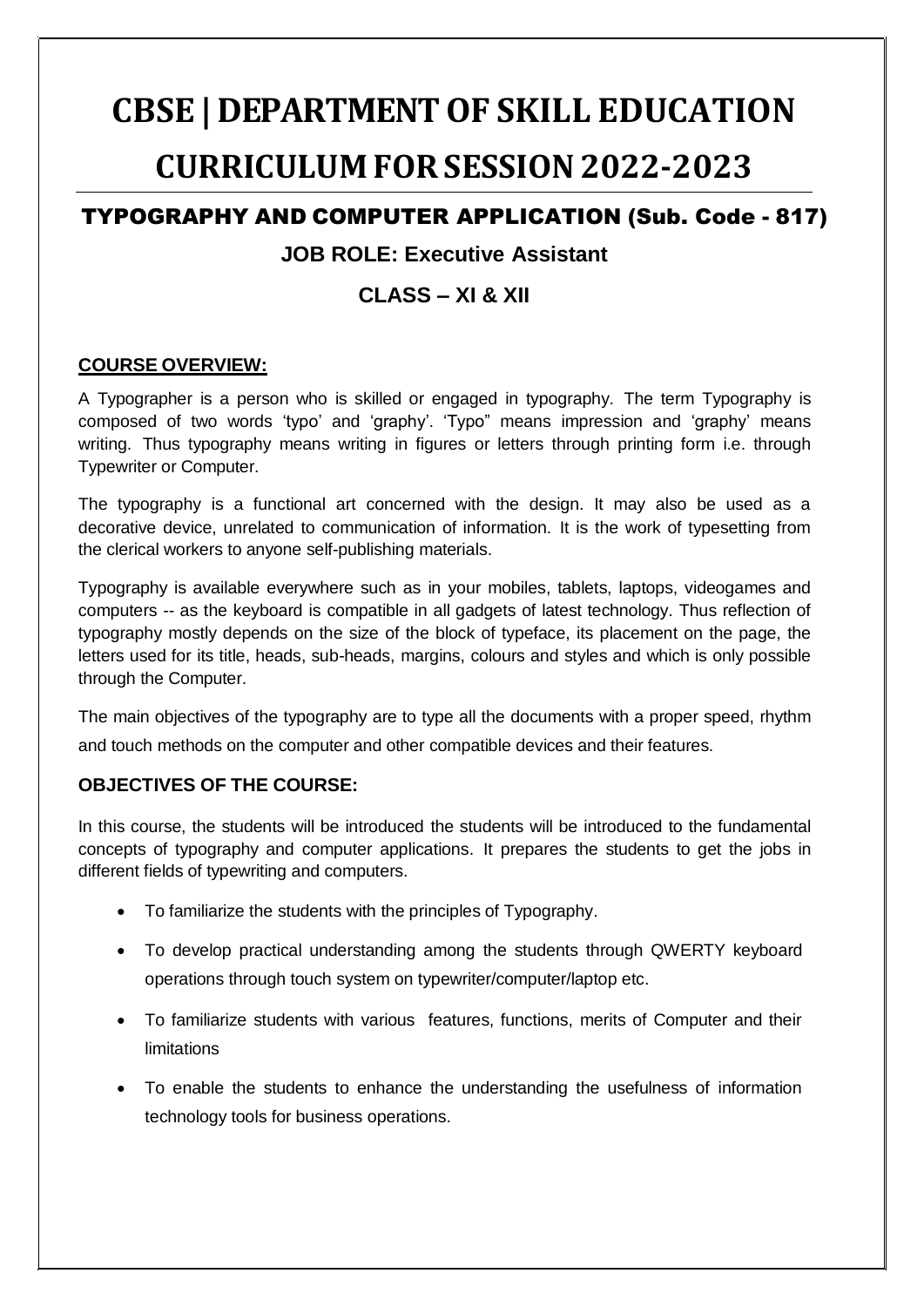- To develop the practical knowledge to handle the latest gadgets and their input and output devices
- To prepare the students to learn the correspondence -- different types and styles of letters and manuscripts signs to be used in the drafts
- To make the students capable of getting the employment in Private Sector, Public Sector, Ministries, Courts, Houses of Parliament and State Legislative Assemblies.
- To develop the skills in students which are required for getting the jobs:
	- $\checkmark$  Speed in E-Typewriting
	- $\checkmark$  The fundamental of Computers
	- $\checkmark$  The concepts of Word-Processing (MS-Office)
	- $\checkmark$  The concepts of Spreadsheet (MS-Excel)
	- $\checkmark$  The concepts of PowerPoint(PPT)
	- $\checkmark$  The Internet Technologies

#### **SALIENT FEATURES:**

In this modern time, the speed is required in every sphere of life. In this way the learner should be capable of typing the documents neatly and at a faster speed with proper formatting on Computer. To attain development, everybody should be made aware of the latest technologies to be used in the market with proper gadgets.

The Importance of the Course:

Useful for Publishing Houses;

#### **LIST OF EQUIPMENT AND MATERIALS:**

The list given below is suggestive and an exhaustive list should be prepared by the vocational teacher. Only basic tools, equipment and accessories should be procured by the Institution so that the routine tasks can be performed by the students regularly for practice and acquiring adequate practical experience.

- 1. Desktop
- 2. Projector
- 3. White Board
- 4. Printer
- 5. Typing master software
- 6. MS Office / Open Office
- 7. Windows operating System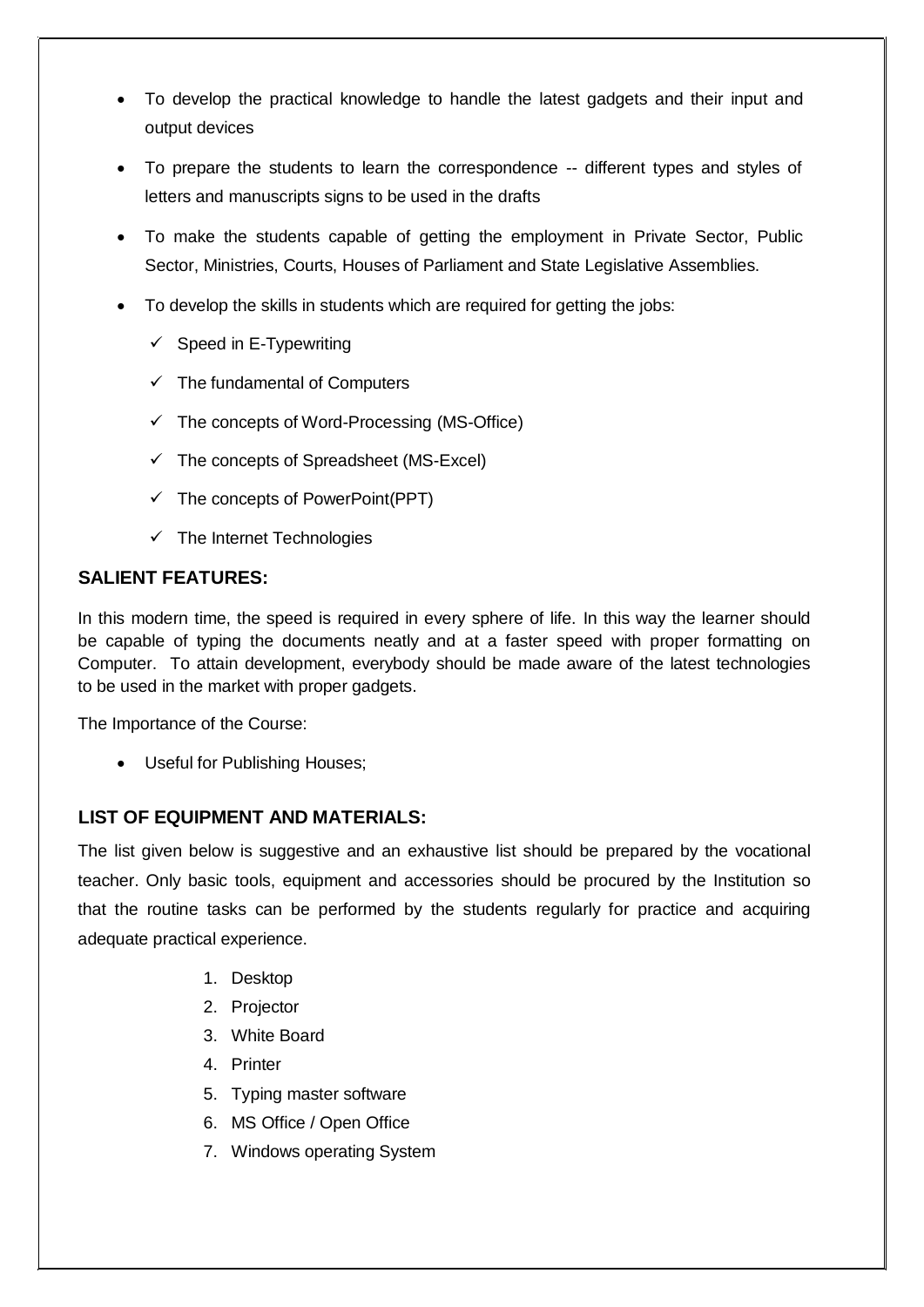#### **CAREER OPPORTUNITIES:**

This course provides the opportunities for students to train themselves for getting employment as Lower Divisional Clerk (LDC)/ Junior Secretariat Assistant (JSA), Postal Assistant (PA)/ Sorting Assistant (SA) and Data Entry Operators (DEO) for various Ministries/ Departments/ Offices of the Government of India, Courts.

#### **VERTICAL MOBILITY:**

- $\triangleright$  The students can directly appear in the competitive examinations for the post of LDC, JSA, PA, SA, DEO through SSC CHSL Examinations and various posts through Delhi Sub-Ordinate Selection Board and other State Govt.,
- $\triangleright$  The students can do graduation & opt OMSP or Computer Applications as one of the Discipline Core subject and thereafter will also be eligible for direct recruitments or further promotional posts such as Assistant Audit Officer, Inspector Examiner (CBEC), Income Tax Inspector (CBDT), and Assistant (MEA), Central Excise Inspector (CBEC). Preventive Inspector Officer (CBEC), Assistant Enforcement Officer (AEO), Assistant (Central Vigilance Commission), Assistant (AHFQ), Assistant (Ministry of Railway), Assistant (Intelligence Bureau), Sub-Inspector (CBI). Assistant (other Ministries) through SSC-CGL Examinations and Banks, Insurance and Public Sector Undertakings.
- $\triangleright$  Typing Work from home for different companies.

#### **CURRICULUM:**

This course is a planned sequence of instructions consisting of Units meant for developing employability and Skills competencies of students of Class XI and XII opting for Skills subject along with other subjects.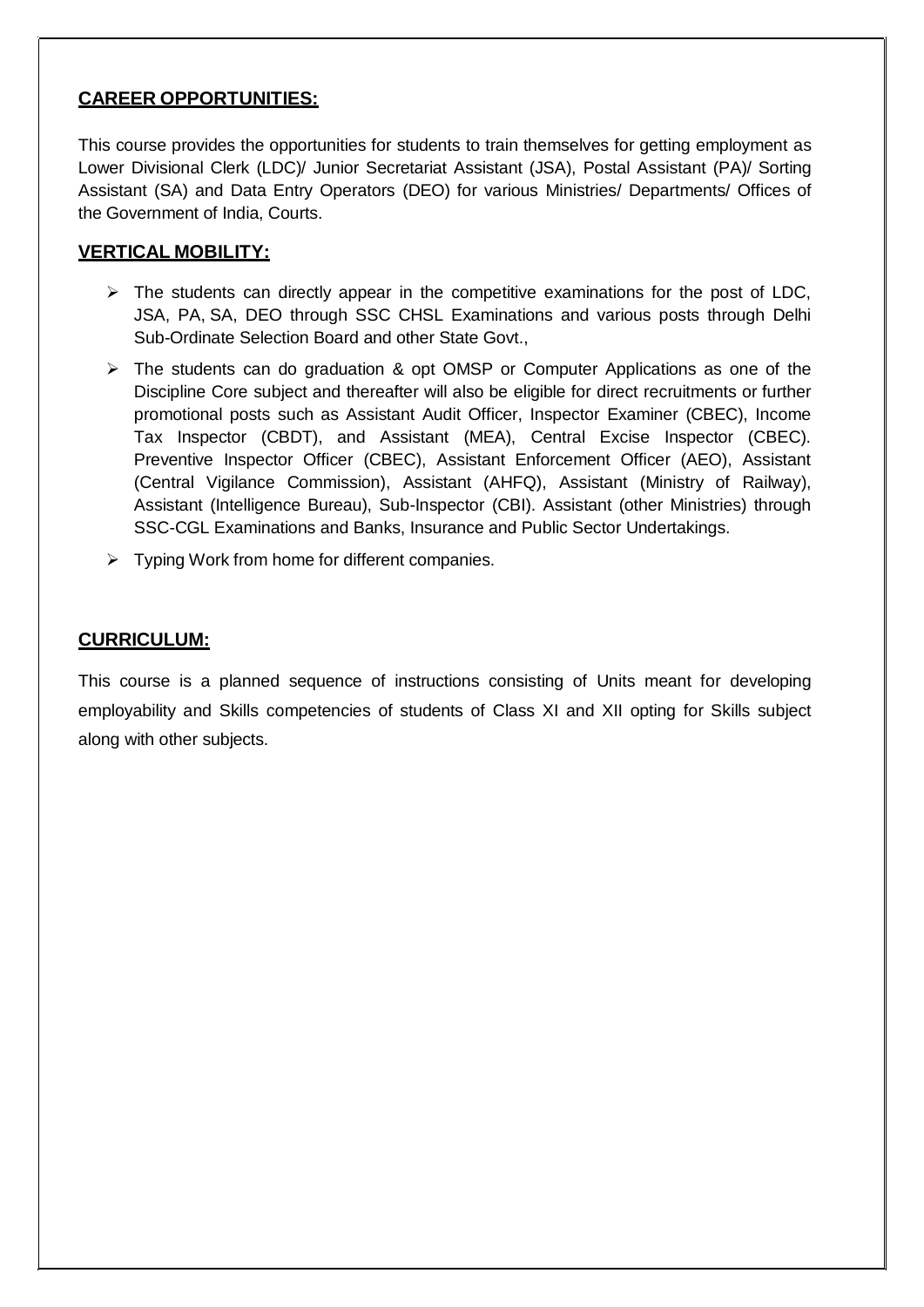# TYPOGRAPHY AND COMPUTER APPLICATION (SUB. CODE-817)

**Class XI (Session 2022 - 2023)**

**Total Marks: 100 (Theory-60 + Practical-40)**

|                  | <b>UNITS</b>                                                   | <b>NO. OF HOURS</b><br>for Theory and<br><b>Practical</b> | <b>MAX. MARKS</b><br>for Theory and<br><b>Practical</b> |
|------------------|----------------------------------------------------------------|-----------------------------------------------------------|---------------------------------------------------------|
|                  | <b>Employability Skills</b>                                    |                                                           |                                                         |
| ⋖                | Unit 1: Communication Skills-III                               | 13                                                        | $\overline{2}$                                          |
|                  | Unit 2: Self-Management Skills-III                             | 07                                                        | $\overline{2}$                                          |
| Part             | Unit 3 : ICT Skills-III                                        | 13                                                        | $\overline{2}$                                          |
|                  | Unit 4 : Entrepreneurial Skills-III                            | 10                                                        | $\overline{2}$                                          |
|                  | Unit 5 : Green Skills-III                                      | 07                                                        | $\overline{2}$                                          |
|                  | <b>Total</b>                                                   | 50                                                        | 10                                                      |
| <u>ന</u><br>Part | <b>Subject Specific Skills</b>                                 | <b>Theory</b>                                             | <b>Marks</b>                                            |
|                  | Unit 1: Typography                                             | 14                                                        | 08                                                      |
|                  | Unit 2: Keyboard Operations                                    | 11                                                        | 08                                                      |
|                  | Unit 3: Computer Hardware                                      | 10                                                        | 06                                                      |
|                  | Unit 4: Windows Operating System                               | 11                                                        | 06                                                      |
|                  | Unit 5: Introduction To Office                                 | 14                                                        | 08                                                      |
|                  | Unit 6: MS Word                                                | 20                                                        | 14                                                      |
|                  | <b>Total</b>                                                   | 80                                                        | 50                                                      |
|                  | <b>Practical Work</b>                                          |                                                           |                                                         |
| Part             | Project                                                        |                                                           | 15                                                      |
|                  | Viva                                                           |                                                           | 05                                                      |
|                  | <b>Practical File</b>                                          | 130                                                       | 15                                                      |
|                  | Demonstration of skill competency via Lab<br><b>Activities</b> |                                                           | 10                                                      |
|                  | <b>Total</b>                                                   | 130                                                       | 40                                                      |
|                  | <b>GRAND TOTAL</b>                                             | 260                                                       | 100                                                     |

**NOTE: Detailed Curriculum/ Topics to be covered under Part A: Employability Skills can be downloaded from CBSE website**.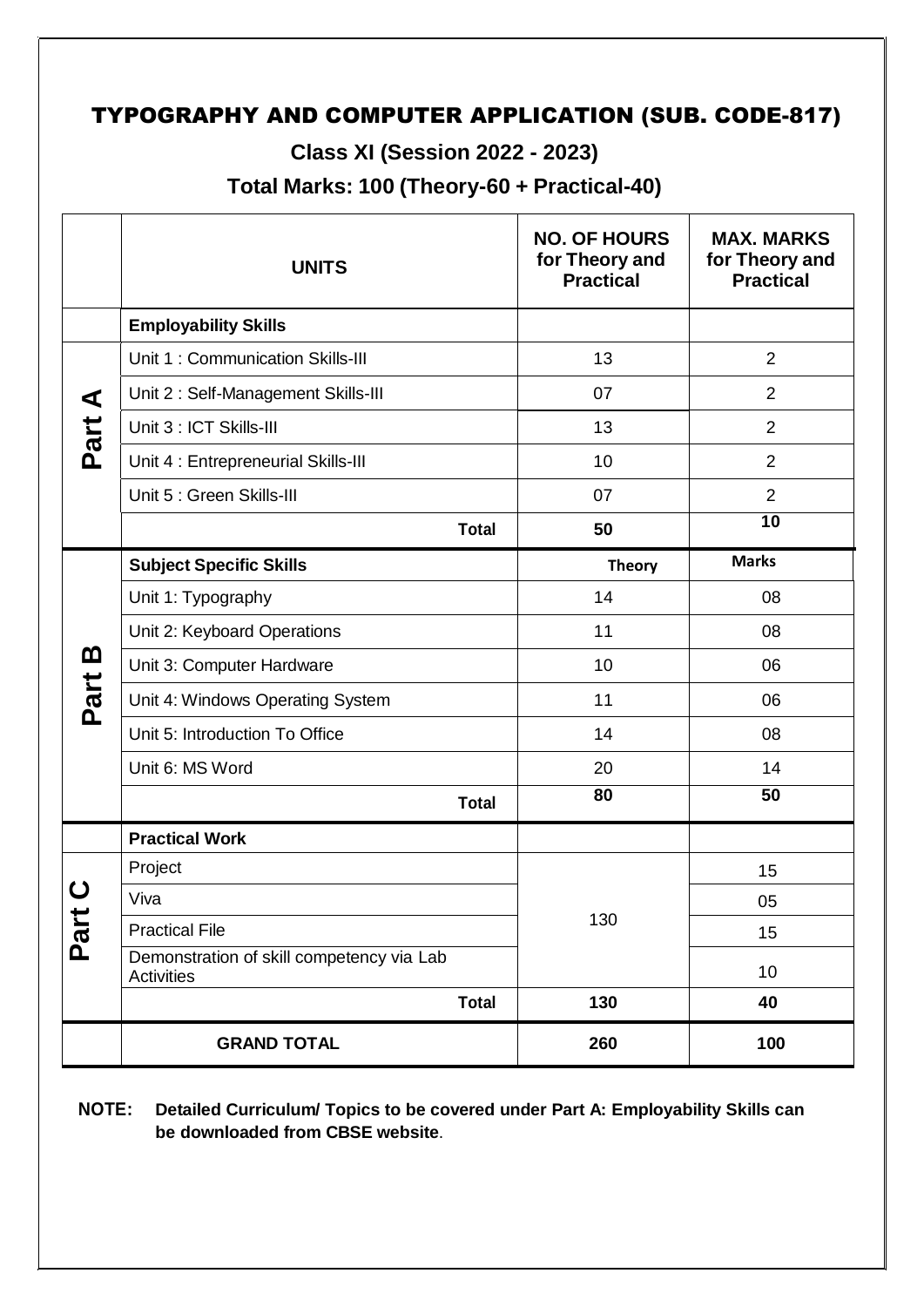# TYPOGRAPHY AND COMPUTER APPLICATION (SUB. CODE-817)

**Class XII (Session 2022-23)**

**Total Marks: 100 (Theory-60 + Practical-40)**

|          | <b>UNITS</b>                                                   | <b>NO. OF HOURS</b><br>for Theory and<br><b>Practical</b> | <b>MAX. MARKS</b><br>for Theory and<br><b>Practical</b> |  |
|----------|----------------------------------------------------------------|-----------------------------------------------------------|---------------------------------------------------------|--|
|          | <b>Employability Skills</b>                                    |                                                           |                                                         |  |
|          | Unit 1: Communication Skills-IV*                               | 13                                                        | $\overline{\phantom{a}}$                                |  |
| ⋖        | Unit 2: Self-Management Skills- IV                             | 07                                                        | 3                                                       |  |
| Part     | Unit 3 : ICT Skills- IV                                        | 13                                                        | 3                                                       |  |
|          | Unit 4 : Entrepreneurial Skills- IV                            | 10                                                        | 4                                                       |  |
|          | Unit 5 : Green Skills- IV*                                     | 07                                                        | $\qquad \qquad \blacksquare$                            |  |
|          | <b>Total</b>                                                   | 50                                                        | 10                                                      |  |
|          | <b>Subject Specific Skills</b>                                 | <b>Theory</b>                                             | <b>Marks</b>                                            |  |
|          | Unit-1: Correspondence                                         | 14                                                        | 08                                                      |  |
|          | Unit-2: Manuscript                                             | 10                                                        | 08                                                      |  |
| <u>ጠ</u> | Unit-3: Excel                                                  | 20                                                        | 14                                                      |  |
| Part     | Unit-4 : PowerPoint                                            | 08                                                        | 08                                                      |  |
|          | Unit-5: Internet Search                                        | 08                                                        | 04                                                      |  |
|          | Unit-6: Email                                                  | 08                                                        | 04                                                      |  |
|          | Unit-7: Computer Virus                                         | 18                                                        | 04                                                      |  |
|          | <b>Total</b>                                                   | 86                                                        | 50                                                      |  |
|          | <b>Practical Work</b>                                          |                                                           |                                                         |  |
|          | Project                                                        | 124                                                       | 10                                                      |  |
|          | Viva                                                           |                                                           | 05                                                      |  |
| Part     | <b>Practical File</b>                                          |                                                           | 15                                                      |  |
|          | Demonstration of skill competency via<br><b>Lab Activities</b> |                                                           | 10                                                      |  |
|          | <b>Total</b>                                                   | 124                                                       | 40                                                      |  |
|          | <b>GRAND TOTAL</b>                                             | 260                                                       | 100                                                     |  |

**Note: \* marked units are to be assessed through Internal Assessment/ Student Activities. They are not to be assessed in Theory Exams**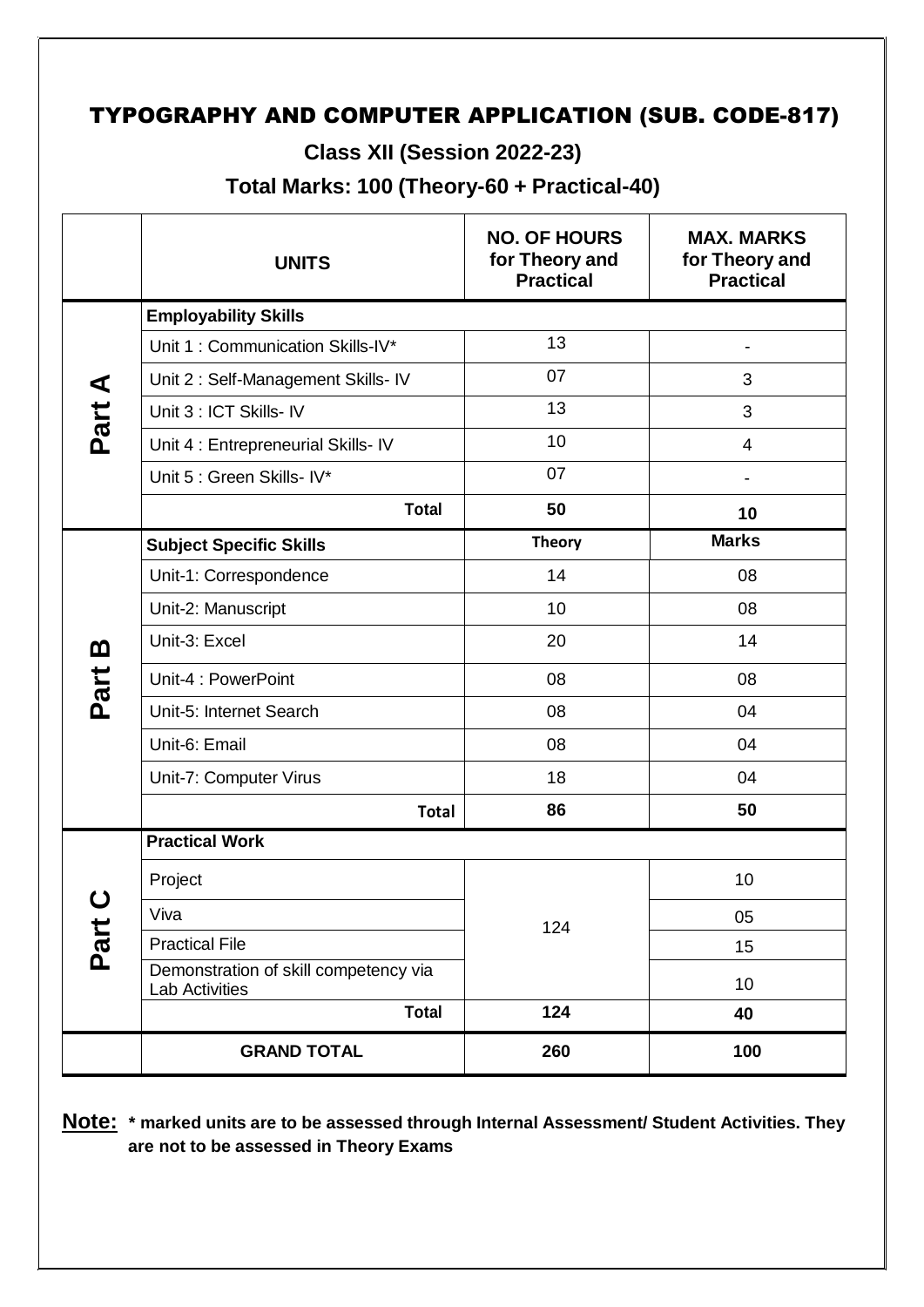## **PRACTICAL GUIDELINES FOR CLASS XI**

#### **Assessment of performance:**

The two internal examiners, assigned for the conduct and assessment of Practical Examinations each in **Senior Secondary School Curriculum (Under NSQF).** Question for the viva examinations should be conducted by both internal examiners. Question to be more of General nature, project work or the curriculum. Investigatory Project especially those that show considerable amount of effort and originality, on the part of the student, should get suitable high marks, while project of a routine or stereotyped nature should only receive MEDIOCRE marks.

#### **Procedure for Record of Marks in the Practical answer-books:**

The examiner will indicate separately marks of practical examination on the title page of the answer-books under the following heads: -

#### **Project -10 marks**

Projects for the final practical is given below. Student may be assigned

#### **Viva based on Project -05 marks**

The teacher conducting the final practical examination may ask verbal questions related to the project, if any, done by the student. Alternatively, if no project has been assigned to the students, viva may be based on questions of practical nature from the field of subject as per the Curriculum

#### **Practical File -15 Marks**

Students to make a power point presentation / assignment / practical file / report. Instructor shall assign them any outlet to study the elements in retailing.

#### **Suggested list of Practical –**

- 1. Practice of QWERTY keyboard for students through "Typing-Master" software.
- 2. Practice of passages through different typed sheets provided by the teacher.
- 3. Enter a paragraph and format it according to the given specifications.
	- Align the text in different alignment of the paragraph
	- Keep the line spacing of 1.5
	- Create a hyperlink
- 4. Create stationary list having four columns (using tab)
	- Font specifications for the heading (Stationary List): 14-point Arial font in bold and italics.
	- The headings of the columns should be in 12-point and bold.
	- The rest of the document should be in 10-point Times New Roman.
	- Leave a gap of 12-points after the heading.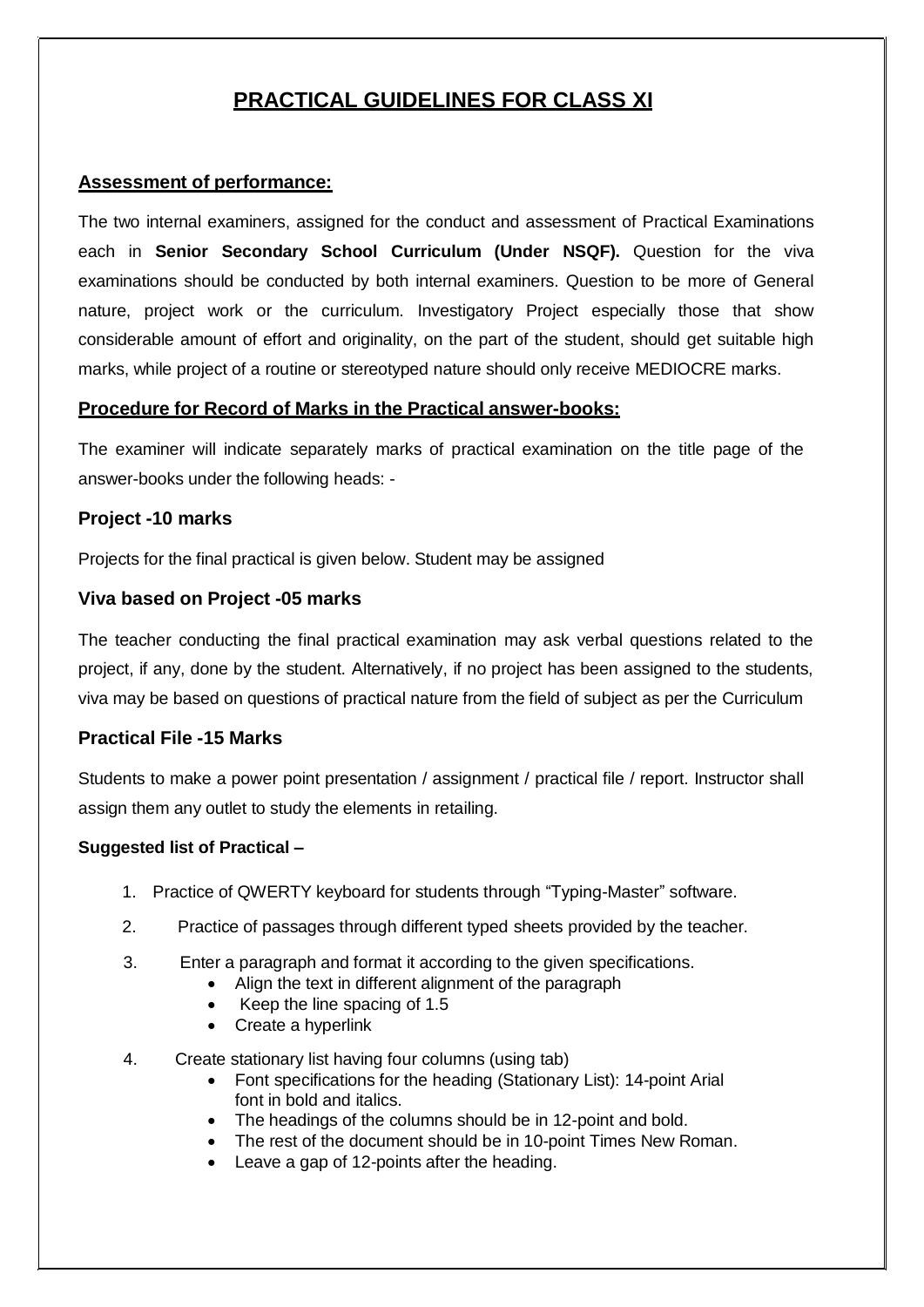- 5. Design a time-table form for your class.
	- The first line should mention the class/section in 16-point Arial Font and should be bold.
	- Leave a gap of 12-points.
	- The rest of the document should use 10-point Times New Roman font.
	- The footer should contain your specifications as the name and date of creation.

6. XYZ Publications plans to release a new book designed as per your syllabus. Design the first page of the book as per the given specifications.

- The title of the book should appear in bold using 20-point Calibri font.
- The name of the author and his qualifications should be in the right of the page in 16-point Times New Roman.
- The name of the publisher and address should be at the bottom of the document in 16-point Arial font.
- 7. Compose a note to invite friends for a get-together at your house, including a list of items to bring with them.
- 8. Design a certificate for an athlete meet in landscape orientation with a border around the document.
- 9. Create a document to outline your rules for your bedroom at home, using a numbered list.
- 10. Enter the data into a given table for 5 employees of an organization:

| Emp. No. | Name | Address | Mobile No. |
|----------|------|---------|------------|
|          |      |         |            |

- 11. Add a column email address between the Address and Mobile No. to the table.
- 12. Create a document with wrapping of text around the image.
- 13. Your school is organizing an annual day. Create a document in MS-word to invite five guests for the same using mail merge.
- 14. Prepare a birthday card for your friend.

#### **Demonstration of skill competency in Lab Activities -10 marks**

#### **Guidelines for Project Preparation:**

The final project work should encompass chapters on:

- a) Introduction,
- b) Identification of core and advance issues,
- c) Learning and understanding and
- d) Observation during the project period.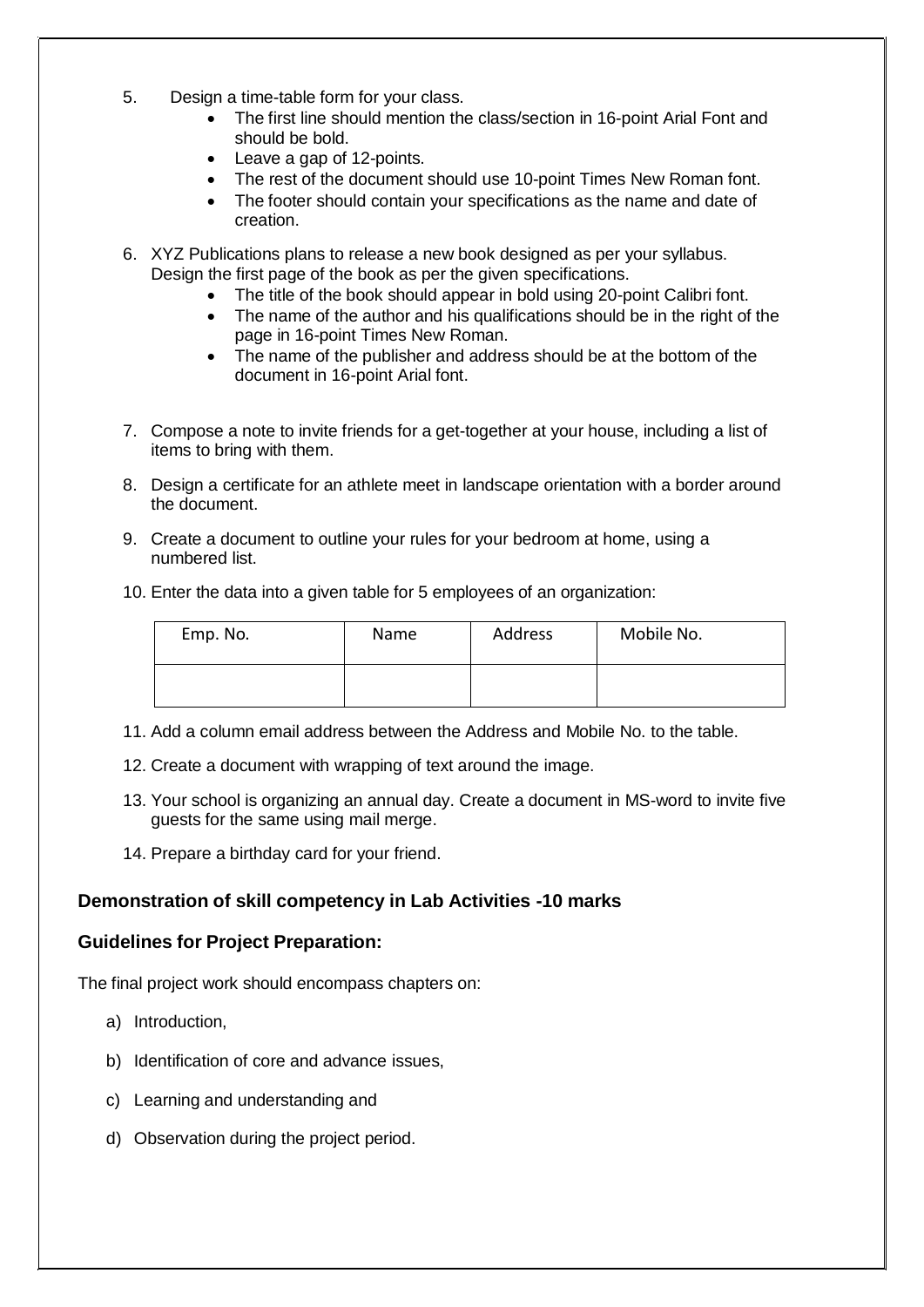## **PRACTICAL GUIDELINES FOR CLASS XII**

#### **Assessment of performance:**

The two examiners, assigned for the conduct and assessment of Practical Examinations each in **Senior Secondary School Curriculum (Under NSQF).** Question for the viva examinations should be conducted by two examiners (one internal and one external). Question to be more of General nature, project work or the curriculum. Investigatory Project especially those that show considerable amount of effort and originality, on the part of the student, should get suitable high marks, while project of a routine or stereotyped nature should only receive MEDIOCRE marks.

#### **Procedure for Record of Marks in the Practical answer-books:**

The examiner will indicate separately marks of practical examination on the title page of the answer-books under the following heads: -

#### **Project -10 marks**

Projects for the final practical is given below. Student may be assigned

#### **Viva based on Project -05 marks**

The teacher conducting the final practical examination may ask verbal questions related to the project, if any, done by the student. Alternatively, if no project has been assigned to the students, viva may be based on questions of practical nature from the field of subject as per the Curriculum

#### **Practical File -15 Marks**

Students to make a PowerPoint presentation. Alternatively, if they can't be assigned a power point presentation then they can communicate their project work through practical file.

Suggested list of Projects –

- 1. Write a General letter and convert the letters into different styles as Indented style, blocked style, and semi –block style.
- 2. Write a memorandum to an employee of the institute for the confirmation of his/her job to the post of junior secretariat assistant (JSA).
- 3. Draft on office order for an employee for grant/sanction of earned leave for a period of 5 days.
- 4. Write a D.O (Demi-Official) letter from the principal of the school to directorate of education registering a complain of the staff member.
- 5. Draft on office note inviting the teachers of the school for an urgent assembly in the auditorium.